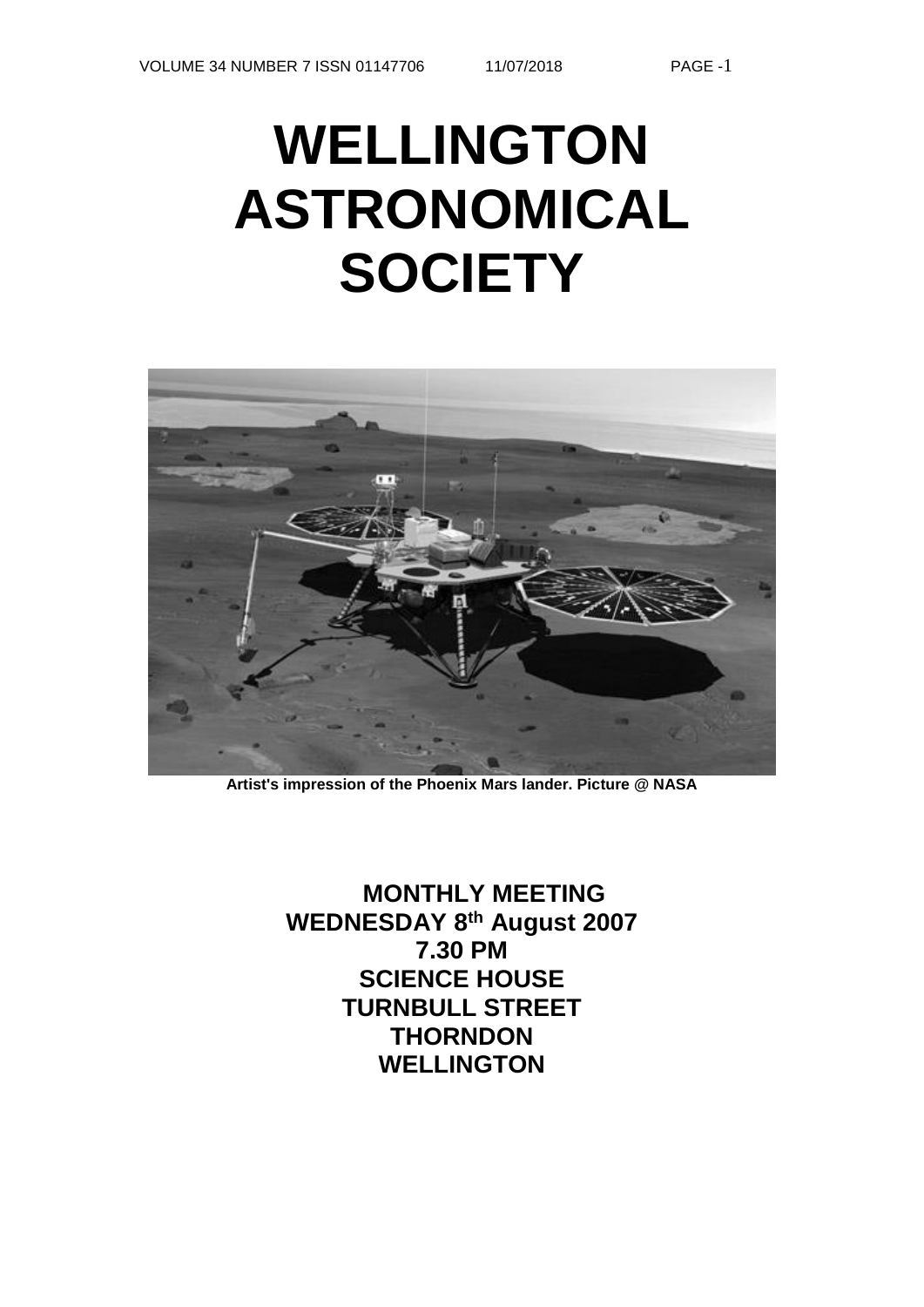| <b>CONTENTS</b>                    |         |                                   |                |  |  |
|------------------------------------|---------|-----------------------------------|----------------|--|--|
|                                    | Page    |                                   | Page           |  |  |
| Abstract for Monthly talk by David | 2       | Diary of Astronomical             | $6 - 7$        |  |  |
| Maclennan.                         |         | Phenomena                         |                |  |  |
| Subs due soon                      | 2       | How to receive your newsletter by | $\overline{7}$ |  |  |
|                                    |         | email                             |                |  |  |
| Stargazer's getaway                | 2       | Article on lapetus                | $7 - 8$        |  |  |
| Editorial disclaimer               | 3       | Launch of AstronomyRatings.com    | 8              |  |  |
| <b>Galactic Circle</b>             | $3 - 4$ | <b>Council Contact details</b>    | 8              |  |  |
| <b>Star Parties</b>                | 4       | August sky map                    | 9              |  |  |
| <b>Thomas King Observatory</b>     | 4       | ASTRONZ ad                        | 10             |  |  |
| What's in the sky in August        | $4-6$   |                                   |                |  |  |

# **Phoenix – Mission to the Martian Polar North by David Maclennan, President New Zealand Spaceflight Association**

NASA's next Mars mission, due for launch on 3 August, will look beneath a frigid, arctic landscape for conditions favourable to past or present life.

Instead of roving to hills or craters, NASA's Phoenix Mars Lander will claw down into the icy soil of the Red Planet's northern plains. The robot will investigate whether frozen water near the Martian surface might periodically melt enough to sustain a liveable environment for microbes. To accomplish that and other key goals, Phoenix will carry a set of advanced research tools never before used on Mars.

A robotic arm will dig to the icy surface layer, which is expected to lie within a few inches of the surface. A camera and conductivity probe on the arm will examine soil and any ice there. The arm will lift samples to two instruments on the lander's deck. One will use heating to check for volatile substances, such as water and carbon-based chemicals that are essential building blocks for life. The other will analyse the chemistry of the soil.

The presentation will also summarise recent discoveries by the five spacecraft currently on or around Mars, as well as previewing future robotic missions.

#### **Subscriptions due soon**

Subscriptions for the year ending 31<sup>st</sup> August will be due soon. The rates are Family \$70, Individual \$50, Student/Beneficiary \$30. The student rate is designed for full-time students.

# **Stargazers Getaway - September 7-10. Information taken from Royal Astronomical Society of New Zealand . Email Newsletter Number 82, 23 July 2007**

Phil Barker advises that the Stargazers Getaway is arranged for September 7-10. As usual it will be at Camp Iona near at Herbert, 20 kilometres south of Oamaru.

It is a superb deep sky site and the accommodation is very reasonable for the price. Cost is \$25 for 3 nights \$10 for one night and \$20 for two nights. We provide some light refreshment tea coffee, etc, with this. There has been plenty of interest already but at least 30 people are needed to make the event a success. Last year we got around 40 and in previous times over 60 have attended. It's a good time to catch up with the goings on, astronomically speaking, of the lower half of the South Island. It is customary for a few talks to be given. Anyone wanting to give a talk should contact Phil at [phil.sonja@xtra.co.nz](mailto:phil.sonja@xtra.co.nz) or Ross Dickie at [radickie@xtra.co.nz](mailto:radickie@xtra.co.nz)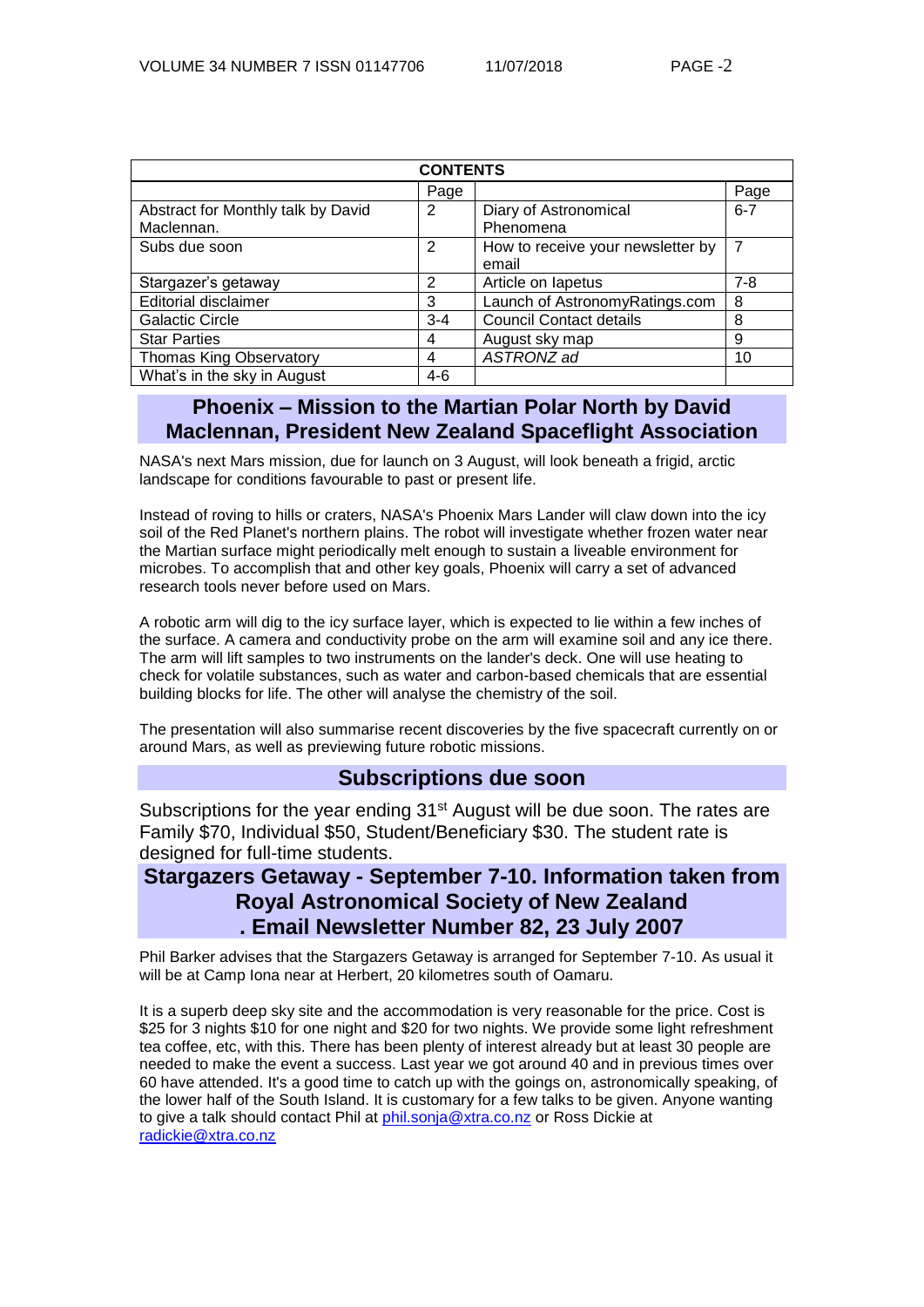# **Editorial Disclaimer**

Views expressed in this newsletter are not necessarily those of the Society as a whole

#### **Galactic Circle feature**

*When Wendy saw the shadow on the floor, looking so draggled, she was frightfully sorry for Peter. "How awful!" she said, but she could not help smiling when she saw that he had been trying to stick it on with soap. How exactly like a boy!* 

*Fortunately she knew at once what to do. "It must be sewn on," she said, just a little patronisingly.* 

*"What's sewn?" he asked.* 

*"You're dreadfully ignorant."* 

*"No, I'm not."* 

*But she was exulting in his ignorance. "I shall sew it on for you, my little man," she said, though he was tall as herself, and she got out her housewife, and sewed the shadow on to Peter's foot.* - J. M. Barrie, Peter Pan

1. When is a shadow formed?

- a) When the light is turned off
- b) When the path of light is blocked by an object
- c) When an object falls to the floor
- 2. When a shadow is formed the shape is…
	- a) Similar in shape to the object
	- b) A dark blob
	- c) Round
- 3. When an object moves closer to a light source, its shadow
	- a) gets bigger
	- b) gets smaller
	- c) stays the same
- 4. Which will give the best shadow?
	- a) A glass window
	- b) Bubble wrap
	- c) A wooden chopping board
- 5. Materials that light can pass through are called
	- a) Transparent
	- b) Translucent
	- c) Opaque
- 6. Which one of the above can light not pass through? Materials that are….
- 7. Why do shadows made by the sun move over the course of a day?
	- a) Because the weather changes
	- b) Because the objects keep moving
	- c) Because the sun appears to move across the sky each day.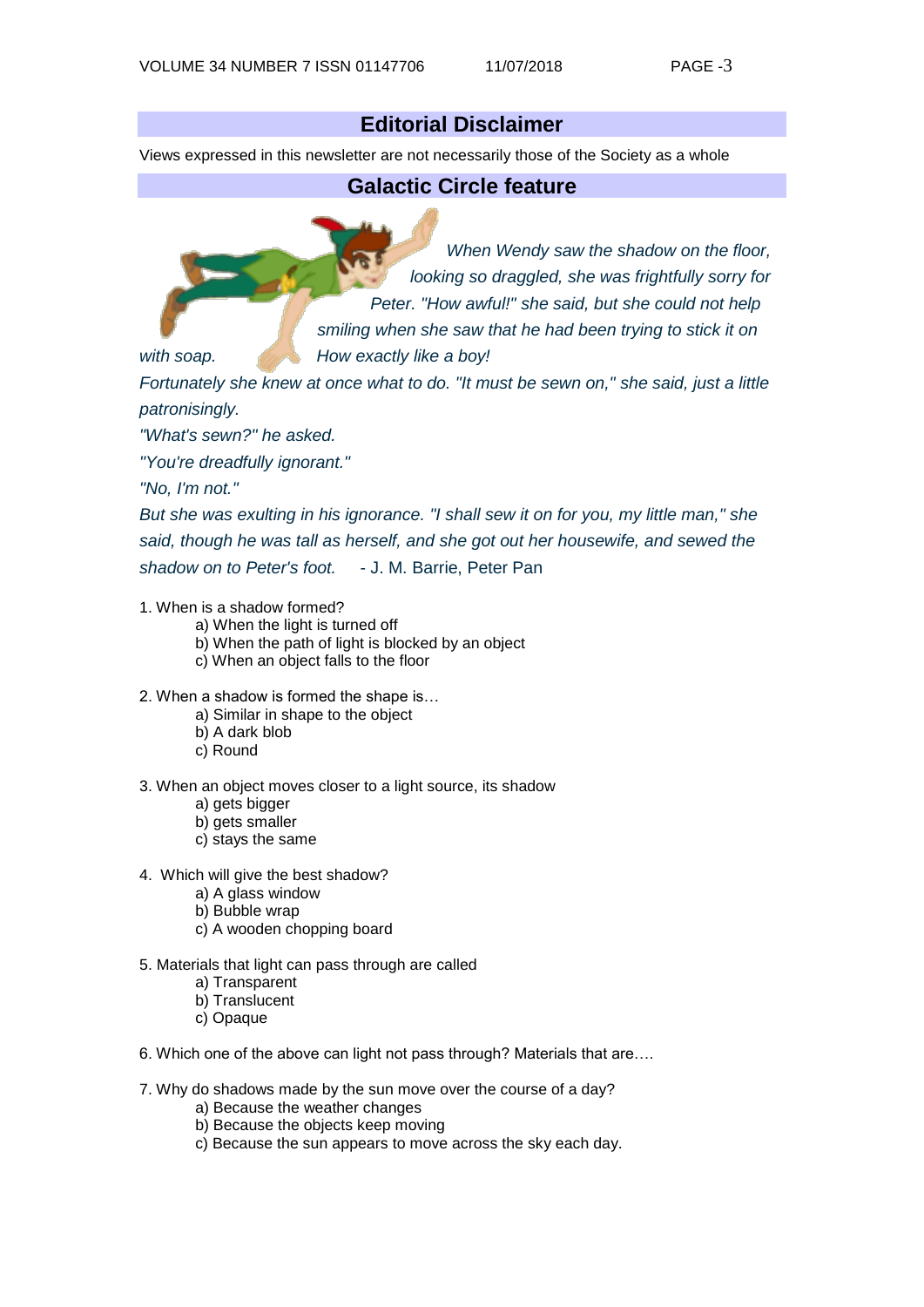- 8. Shadows are longest at noon in
	- a) Winter
	- b) Summer
	- c) Spring
	- d) Autumn

9. When the sun is behind you, your shadow is

- a) behind you
- b) in front of you
- c) above you

10. An analemma is...

a) A newly discovered moon of Saturn

b) The figure of eight path showing the Sun's position at the same time daily throughout the year

c) Another word for an eclipse

**Bonus question**: Why are some shadows fuzzy, while others have very crisp lines?

Answers at the Galactic Circle Meeting on the third Wednesday -August 15th - between 4.30 and 6.30pm held at the Kelburn Scout Hall due to the closure of Carter Observatory for redevelopment. The group is coordinated by Marilyn Head ph 389-0882 email [marilyn@actric.gen.nz.](mailto:marilyn@actric.gen.nz) We look forward to seeing you all there.

# **Upcoming Star Parties**

We often post up-to-date information about upcoming star parties on the society's announcements' email group. If you'd like to join, send a blank email to: [announce](mailto:announce-subscribe@astronomy.wellington.net.nz)[subscribe@was.org.nz.](mailto:announce-subscribe@astronomy.wellington.net.nz)

**The Pauatahanui Star Party** will be held on Saturday August 4th. Observing will commence after dark. The Phone number at Pauatahanui is 021-102-6056

**The Gifford Observatory** star party is on Saturday August 11<sup>th</sup> from 8-10pm. For more details contact Duncan Hall at cell phone 021-615-905

Please note that mobile charges may apply when you phone some of these numbers

## **Thomas King Observatory**

Although Carter Observatory is closed Ross Powell will be at the TKO every night suitable for observing between Wednesday and Saturday each week. Contact Ross Powell. Ph 389- 9765, email [rpowell@was.org.nz](mailto:rpowell@astronomy.wellington.net.nz) or Vicki Irons Ph 970-5215 email [virons@was.org.nz](mailto:virons@astronomy.wellington.net.nz) for more details.

# **What's in the Sky in July: Information provided by Carter Observatory**

#### **Planets**

**August** is a poor month for viewing the planets. Jupiter and Mars will be visible for all of August. Venus will be visible in the evening sky at the start and in the morning sky at the end of the month. Saturn will be visible in the evening sky for the first few days of August and Mercury will just be visible in the evening at the very end of the month.

**Venus** will be visible in the Western evening sky for the first few days of August. As the days progress, it will rapidly sink lower in the evening sky until about the middle of the month it will set as the Sun sets and towards the end of the month it will reappear in the morning sky. At the start of the month it sets at 19 36 and by August 12 at 18 36,(an hour after Sunset). By August 24 it rises at 05 59 (an hour before Sunrise) and at 05 24 by month's end. Venus starts the month in the constellation of Sextans, moving into Hydra on August 18, into Leo on August 25 for a very short stay, and finally into Cancer on August 26. It starts and ends the month at a brilliant magnitude of –4.3, fading to –4.0 in the middle of the month.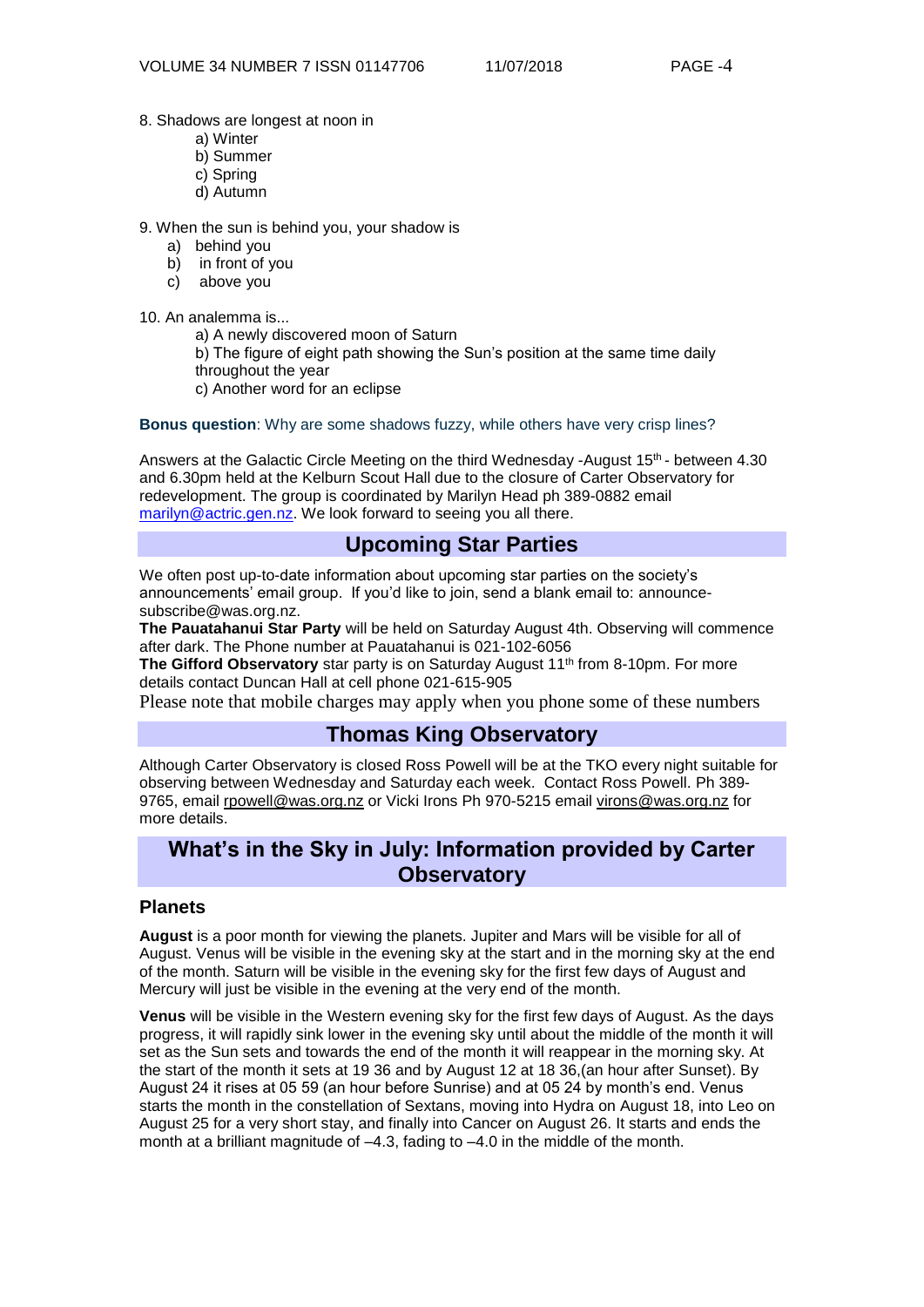**Saturn** will be visible in the early evening for the first part of August. At the start of the month it sets at 18 50 and by August 7 at 18 30 (an hour after Sunset). Saturn is in the constellation of Leo, in which it remains until September 2009. Its magnitude is a constant 0.6 during the month.

**Jupiter** will be visible for the first two thirds of the night. At the start of the month it sets at 03 43 and at 01 49 by month's end. Jupiter is in the constellation of Ophiuchus, in which it remains until 2007 December. Its magnitude slightly fades from –2.4 to –2.2 by the end of August.

**Mars** will be visible for the last quarter of the night. At the start of August it rises at 02 23 and at 01 59 by month's end. Mars is in the constellation of Taurus. Its magnitude slightly brightens from 0.5 to 0.3 during the month.

**Mercury** may just be visible in the evening sky at the very end of August. By the end of the month it sets at 19 03, which is 68 minutes after Sunset. Mercury starts the month in the constellation of Gemini, moving into Cancer on August 5 and finally into Leo on August 14. It has a magnitude of  $-0.6$  by month's end.

All times are for Wellington unless otherwise stated. Other centres may vary by a few minutes.

#### **Phases of the Moon**

| Last Quarter – August 6 at 09 20.   | New Moon $-$ August 13 at 11 03. |
|-------------------------------------|----------------------------------|
| First Quarter – August 21 at 11 54. | Full Moon – August 28 at 22 35.  |

#### **Lunar Eclipse on August 28**

On August 28 there is a total eclipse of the Moon. This is when the Earth's shadow falls across the Moon. As the Earth has an atmosphere, the shadow that is cast on the Moon does not have a clear cut edge so the shading will be gradual. The eclipse starts at 19 52 when the Moon enters the penumbra (partial shadow), but little change will be seen until the Moon enters the umbra (full shadow) at 20 51. The total eclipse starts at 21 52 and ends at 23 23, with maximum at 22 37. The Moon leaves the umbra at 00 24 and leaves the penumbra at 01 22.The Moon should go a reddish colour because of the dust in our atmosphere; the more dust the redder the Moon will appear. (A violent massive volcanic eruption somewhere in the world (preferably not NZ) in early August would make this eclipse spectacular!!!!!).

Below are the times of the eclipse.

|                             | Time  |  |  |  |
|-----------------------------|-------|--|--|--|
| Moon Enters Penumbra        | 1952  |  |  |  |
| <b>Moon Enters Umbra</b>    | 20 51 |  |  |  |
| <b>Total Eclipse Starts</b> | 21 52 |  |  |  |
| Maximum Eclipse             | 22 37 |  |  |  |
| <b>Total Eclipse Ends</b>   | 23 23 |  |  |  |
| Moon Leaves Umbra           | 00 24 |  |  |  |
| Moon Leaves Penumbra 01 22  |       |  |  |  |

#### **Comets**

No bright **comets** are predicted to be visible during August.

#### **Meteor Showers**

**August** is a rich month for meteor showers. Four different showers are active, but three of these reach their maximum activity at the very end of July.

The alpha Capricornids shower is active between July 03 and August 25, with maximum activity on July 30 when up to 8 meteors an hour are expected. The mean magnitude of the meteors is 2.5, and the radiant is at R.A. 20h 28m and Dec-10 $^{\circ}$ . The radiant is in the constellation of Capricorni, near to alpha Capricorni (Al Giedi – The Goat), which is visible for the majority of the night.

The delta Aquarids S[outh] shower is active between July 08 and August 19, with maximum activity on July 29 when up to 20 meteors an hour are expected. The mean magnitude of the meteors is 3.2, and the radiant is at R.A. 22h 36m and Dec -16°. The radiant is to the North of Fomalhaut (alpha Piscis Austrini) near to delta Aquarii (Skat), which is visible for all of the night.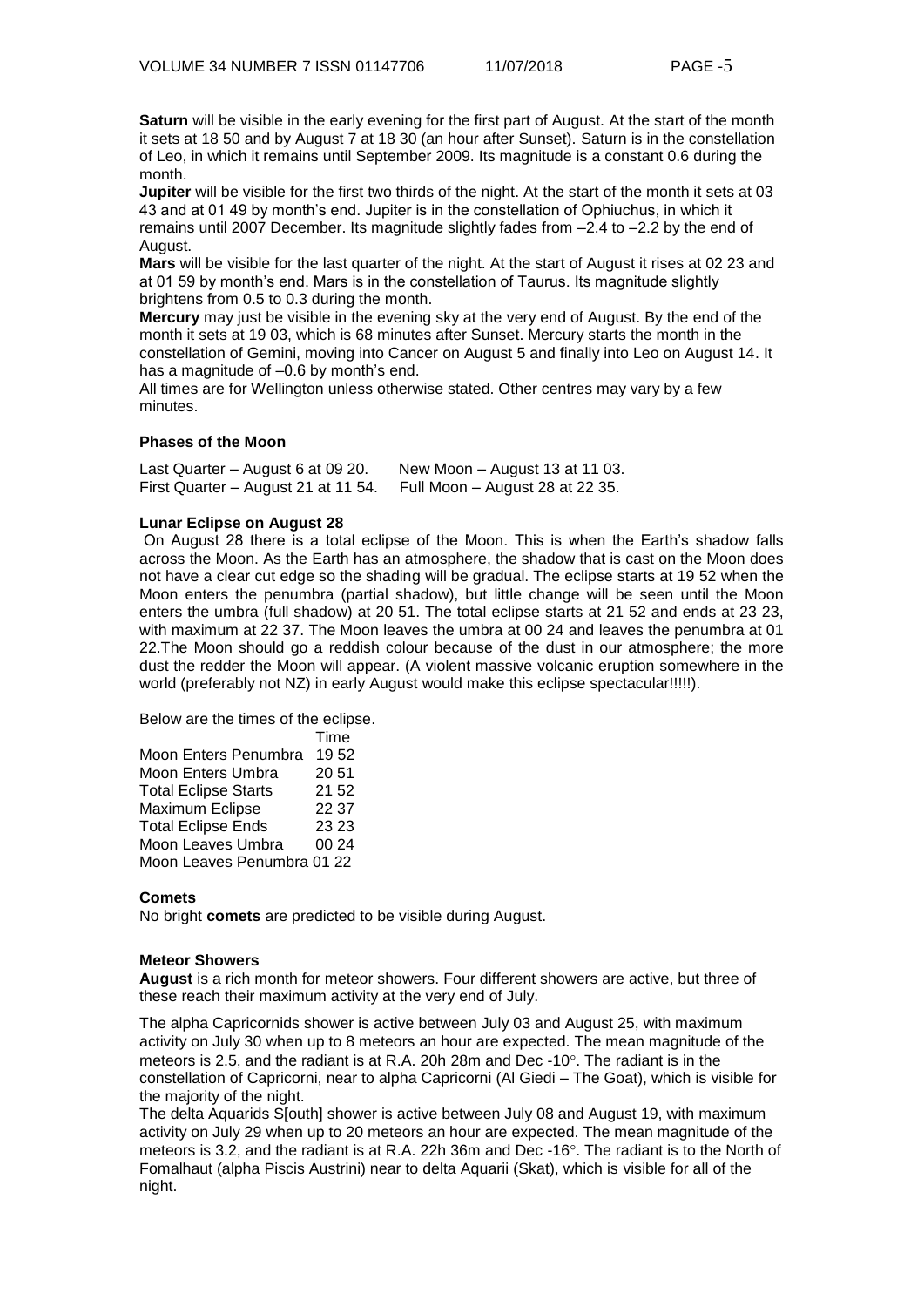The Piscis Austrinids shower is active between July 09 and August 17, with maximum activity on July 29 when up to 8 meteors an hour are expected. The mean magnitude of the meteors is 3.2, and the radiant is R.A. 22h 44m and Dec -30 $^{\circ}$ . The radiant is near to Fomalhaut (alpha Piscis Austrini), which is visible for all of the night.

The delta Aquarids N[orth] shower is active between July 15 and August 25, with maximum activity on August 12 when up to 5 meteors an hour are expected. The mean magnitude of the meteors is 3.4, and the radiant is at R.A. 22h 28m and Dec -05. The radiant is to the North of Fomalhaut (alpha Piscis Austrini) and to the East of beta Aquarii (Sadal or Sund), which is visible for most of the night.

#### **Diary of Astronomical Phenomena: Information provided courtesy Carter Observatory**

Aug 3 Venus 6°S of Regulus in evening.

- 4 Moon at perigee (closest to the Earth) at 12 00. (Distance  $= 0.0024659$  AU  $= 368,890$  km).<br>7 Jupiter stationary against the background stars at 18 00. as its motion changes from a
- Jupiter stationary against the background stars at 18 00, as its motion changes from a Westerly to an Easterly direction.
- 13 New Moon at 11 03.
- 16 Mercury in Superior conjunction (on the far side of the Sun)at 08 00.
- 18 Venus in Inferior conjunction (between the Earth and Sun) at 16 00.
- 19 Moon at apogee (furthest from the Earth) at 15:00 (Distance = 0.0027047 AU = 404,620 km).
- 22 Saturn in conjunction with Sun (on the far side of the Sun) at 11 00.
- 24 Mars close to Aldebaran in the morning sky.
- 28 Full Moon at 22 35 and Lunar Eclipse (see details above).
- 31 Moon at perigee (closest to the Earth) at 12 00. (Distance = 0.0024344 AU = 364,180 km).

#### **Sunrise/Sunset**

Alongside are Sunrise and Sunset times for each Monday of the month for Wellington, The table also gives the time of Transit (Trans), the maximum Altitude (Alt) and the Azimuth (Az). The time of transit is when the Sun crosses the local North-South meridian from East to West. At the time of transit, shadows will point South. The transit time is also the time at which the Sun is at its maximum altitude (Alt). Assuming your horizon is at sea level, the Azimuth is the position on the horizon where the Sun rises or sets. The angle is measured from true North (not magnetic North), towards the East for Sunrise and towards the West for Sunset. An azimuth of 90°, for Sunrise, means the Sun rises exactly in the East and for Sunset the Sun sets exactly in the West.

For azimuths less than  $90^\circ$ , the Sun rises to the North of East and sets to the North of West (Winter months). For azimuths greater than  $90^\circ$ , the Sun rises to the South of East and sets to the South of West (Summer months). Other New Zealand centres may differ slightly from Wellington below.

| ۰  |    |
|----|----|
|    |    |
| 32 | 68 |
| 34 | 70 |
| 36 | 73 |
| 39 | 77 |
|    |    |

#### **Moonrise/Moonset**

The table on the next page gives the Moonrise and Moonset times for Wellington for the month. The times for other New Zealand centres may deviate by up to 30 minutes, and this difference will vary during the month. (Unfortunately it is not possible to estimate this difference by consulting the Sunrise and Sunset tables above as the Sun differences between Wellington, and other places bear little resemblance to the Moon differences because of the Moon's declination).

In the table, we include the Azimuth (Az) that the Moon rises and sets on the horizon. It assumes your horizon is sea level. Azimuth is measured in degrees from True North (not Magnetic North) either towards East or West depending on whether it is for Moonrise or Moonset. So for an Azimuth of  $90^{\circ}$ , the Moon will rise exactly in the East and set exactly in the West. For Azimuths less than  $90^{\circ}$ , the Moon will rise to the North of East and set to the North of West. Similarly, for Azimuths greater than  $90^\circ$ , the Moon will rise to the South of East and set to the South of West.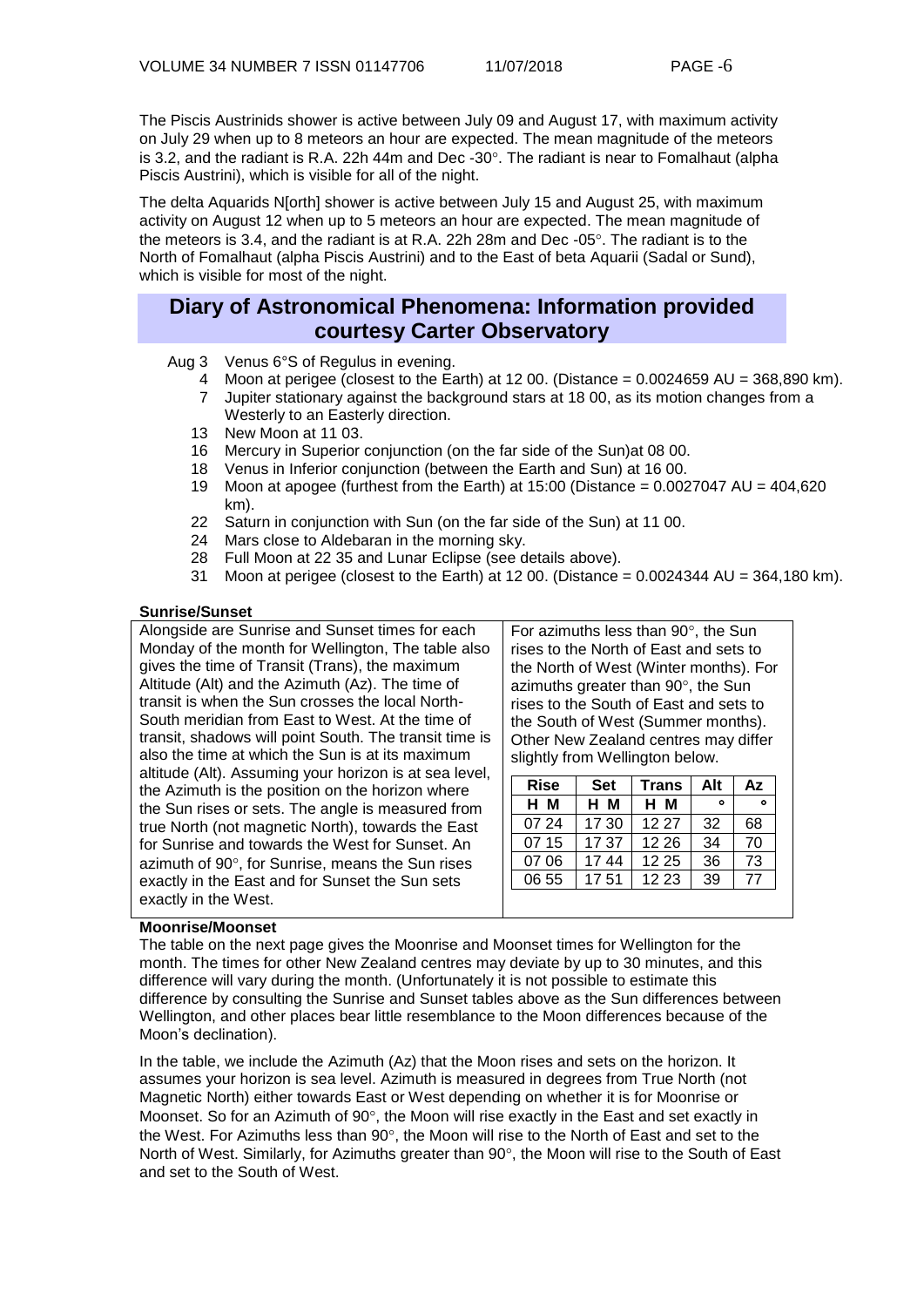| <b>Date</b>  | <b>Rise</b> | Az      | <b>Set</b> | Date | <b>Rise</b> | Az      | <b>Set</b> | <b>Date</b> | <b>Rise</b> | Az      | <b>Set</b> |
|--------------|-------------|---------|------------|------|-------------|---------|------------|-------------|-------------|---------|------------|
| Aug          | M<br>н      | $\circ$ | M<br>H.    | Aug  | H.<br>M     | $\circ$ | M<br>н     | Aug         | M<br>н.     | $\circ$ | М<br>н     |
| 1            | 1953        | 101     | 08 40      | 12   | 06 55       | 61      | 16 36      | 23          | 11 49       | 129     | 03 13      |
| $\mathbf{2}$ | 21 07       | 92      | 09 04      | 13   | 07 24       | 68      | 1746       | 24          | 1245        | 129     | 04 09      |
| 3            | 22 21       | 83      | 09 27      | 14   | 07<br>48    | 75      | 1853       | 25          | 1351        | 126     | 04 57      |
| 4            | 23 35       | 74      | 09 50      | 15   | 08 09       | 83      | 1957       | 26          | 1502        | 121     | 05 38      |
| 5            | $---$       | 69      | 10 16      | 16   | 08 29       | 91      | 20 59      | 27          | 16 17       | 114     | 06 12      |
| 6            | 00 52       | 65      | 1046       | 17   | 08 48       | 98      | 22 01      | 28          | 1732        | 105     | 06 40      |
| 7            | 02 09       | 58      | 11 23      | 18   | 09 07       | 106     | 23 02      | 29          | 1848        | 96      | 07 06      |
| 8            | 03 24       | 53      | 12 09      | 19   | 09 29       | 113     | -- --      | 30          | 20 04       | 86      | 07 29      |
| 9            | 04 32       | 51      | 1306       | 20   | 09 55       | 119     | 00 05      | 31          | 21 21       | 77      | 07 53      |
| 10           | 05 31       | 52      | 14 12      | 21   | 10 25       | 124     | 01 08      |             |             |         |            |
| 11           | 06 18       | 56      | 15 23      | 22   | 11 02       | 128     | 02 12      |             |             |         |            |

More accurate Sunrise/set and Moonrise/set times for any location, in New Zealand or overseas plus data, such as the position in the sky of the Sun and Moon (or planets) at a particular time, twilight times, illumination from the Sun or Moon, can also be supplied by Carter Observatory. There may be a charge for this information

## **How to receive your WAS newsletter by email**

At our last AGM, the incoming council was asked to set up a system where WAS members could receive their newsletter over the internet (rather than by post).if you wish to receive your newsletters this way, then please send an email to [;newsletter-subscribe@was.org.nz](mailto:newsletter-subscribe@was.org.nz) with your full name in the body of the email (a subject line is not required).I need your name in the email as it is not clear from some email addresses who the email is actually coming from.

You should then receive an automatic reply, asking you to confirm you want to subscribe (and to check your email address is okay). I (as moderator) will then get a request to subscribe you. After I okay your subscription you should get another message telling you it's been done. When each newsletter becomes available, I will email a short message to all subscribers to that effect and provide a link to the newsletter. In this way you can download the newsletter at your own convenience. The newsletters will be in pdf format, and are typically 1 - 2MB in size.

Note that this is only intended for current WAS members, which is why I have to okay each subscription request. The only exceptions will be for companies that advertise in the newsletter or other astronomical societies that swap newsletters with us. Further note that for the first few months you will also continue to receive your newsletter in the post. Once we're confident the system is working well, you will only receive the newsletter via email

# **Iapetus Retains Its Youthful Figure. Article taken from the Royal Astronomical Society of New Zealand . Email Newsletter Number 82, 23 July 2007**

Saturn's distinctive moon Iapetus (eye-APP-eh-tuss) is cryogenically frozen in the equivalent of its teenage years. Unlike any other moon in the solar system, Iapetus is the same shape today as it was when it was just a few hundred million years old; a well-preserved relic from the time when the solar system was young. "Iapetus spun fast, froze young, and left behind a body with lasting curves," said Julie Castillo, Cassini scientist at NASA's Jet Propulsion Laboratory, Pasadena, California. Cassini flew by Iapetus in early 2005 and discovered the moon had a walnut shape, bulging at its midsection. On top of that it has a chain of mountains located exactly along its equator. Scientists now think the moon's bulging midriff and slow spin rate point to heating from long-extinct radioactive elements present when the solar system was born."We've modelled how Iapetus formed its big, spin-generated bulge and why its rotation slowed down to its present nearly 80-day period. As an unexpected bonus, Iapetus also told us how old it was," said Dennis Matson, Cassini project scientist at JPL. "You would expect a very fast- spinning moon to have this bulge, but not a slow-spinning moon, because the bulge would have been much flatter." Scientists calculate Iapetus originally rotated much faster: at least five hours, but less than 16 hours per revolution. The fast spin gave the moon an oblate shape that increased the surface area. By the time the rotation slowed down to 16 hours, the outer shell of the moon had frozen. Furthermore, the surface area of the cold moon was now smaller. The excess surface material was too rigid to go back into the moon.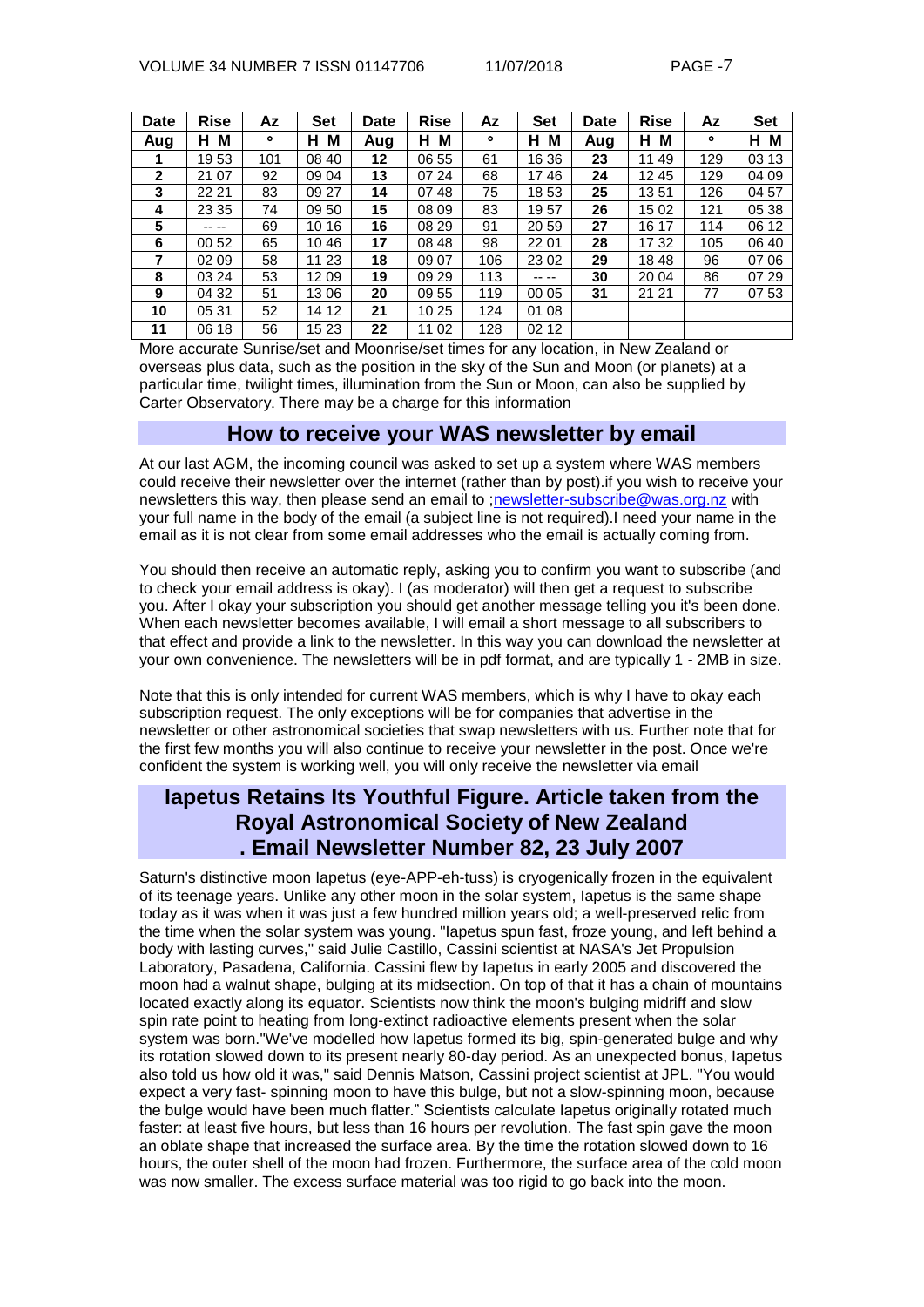Instead, it piled up in a chain of mountains at the equator. "Iapetus's development literally stopped in its tracks," said Castillo. "In order for tidal forces to slow Iapetus to its current spin rate, its interior had to be much warmer, close to the melting point for water ice." The challenge in developing a model of how Iapetus came to be "frozen in time" has been in deducing how it ever became warm enough to form a bulge in the first place, and figuring out what caused the heat source to turn off, leaving Iapetus to freeze.

The heat source had to have a limited life span, to allow the moon's crust to rapidly become cold and retain its immature shape. After looking at several models, scientists concluded that the heat came from its rocks, which contain short-lived radioactive isotopes aluminum-26 and iron-60 (which decay very rapidly on a geologic timescale). Since these elements decay at a known rate, this allowed scientists to "carbon date" Iapetus by using aluminum-26 instead of carbon. Scientists calculate the age of Iapetus to be roughly 4.564 billion years old.

Evidence for these same isotopes (aluminum-26 and iron-60) has been found in meteorites formed in the inner solar system. Therefore, there is a possibility of comparing the early chronology of the outer solar system with other objects in the inner solar system, such as Earth, Earth's moon and asteroids." This is the first direct evidence of the early spin history for a satellite in the outer solar system. It teaches us more about how the speed of a body's rotation influenced its evolution, and broadens our knowledge of the early history of outer planet satellites," said Matson. These results appear in the online version of the journal Icarus. More information on the Cassini mission is available at: [http://saturn.jpl.nasa.gov](http://saturn.jpl.nasa.gov/) and [http://www.nasa.gov/cassin](http://www.nasa.gov/cassini)

# **Launch of AstronomyRatings.com website. Article taken from the Royal Astronomical Society of New Zealand . Email Newsletter Number 82, 23 July 2007**

We are pleased to announce the launch of a free, new informational site [www.AstronomyRatings.com](http://www.astronomyratings.com/) - for amateur astronomers of all levels of interest and experience. At this site, you can: \* Rate products and write your own reviews for thousands of astronomy telescopes and accessories\* Read and rate other's reviews \* Link to hundreds of astronomy product reviews and discussions on sites like Cloudy Nights, Astromart, etc. from one location \* Earn discounts and win prizes for posting your opinions

In the near future - with help from astronomy-savvy members like yourself - we expect AstronomyRatings.com to become the de facto starting point for researching astronomy products. Membership is FREE! At this time, you can surf the entire site and use all its features without registering. In the near future, access to certain areas of the site will be restricted to registered users only (but will still be free). We look forward to your membership and contributions toAstronomyRatings.com for the benefit of the entire amateur astronomy community.

| <b>COUNCIL OF THE WELLINGTON ASTRONOMICAL SOCIETY INC.</b><br>P.O.Box 3126 Wellington<br>Website at http://astronomy.wellington.net.nz |                    |                 |                             |  |  |
|----------------------------------------------------------------------------------------------------------------------------------------|--------------------|-----------------|-----------------------------|--|--|
| President                                                                                                                              | Ross Powell        | Ph 389-9765     | rpowell@was.org.nz          |  |  |
| Vice-President                                                                                                                         | Vicki Irons        | Ph 970-5215     | virons@was.org.nz           |  |  |
| Treasurer                                                                                                                              | Leslev Hughes      | Ph 472 5086     | lesley@saturn.hugpar.gen.nz |  |  |
| Membership                                                                                                                             | Lesley Hughes      | Ph 472-5086     | lesley@saturn.hugpar.gen.nz |  |  |
| Newsletter Editor                                                                                                                      | Brenda Johnston    | Ph 478-9008     | bjohnston@was.org.nz        |  |  |
| Education/library                                                                                                                      | Vicki Irons        | Ph. 970-5215    | virons@was.org.nz           |  |  |
| Committee                                                                                                                              | <b>Bill Parkin</b> | Ph 472 5086     | bill@saturn.hugpar.gen.nz   |  |  |
|                                                                                                                                        |                    | 027 642-7093(m) |                             |  |  |
|                                                                                                                                        | Murray Forbes      | Ph 970-4654     | mforbes@was.org.nz          |  |  |
|                                                                                                                                        | Edwin Rodley       | Ph 463-6992(w)  | edwinrod@was.org.nz         |  |  |
|                                                                                                                                        |                    | 021-124-6513    |                             |  |  |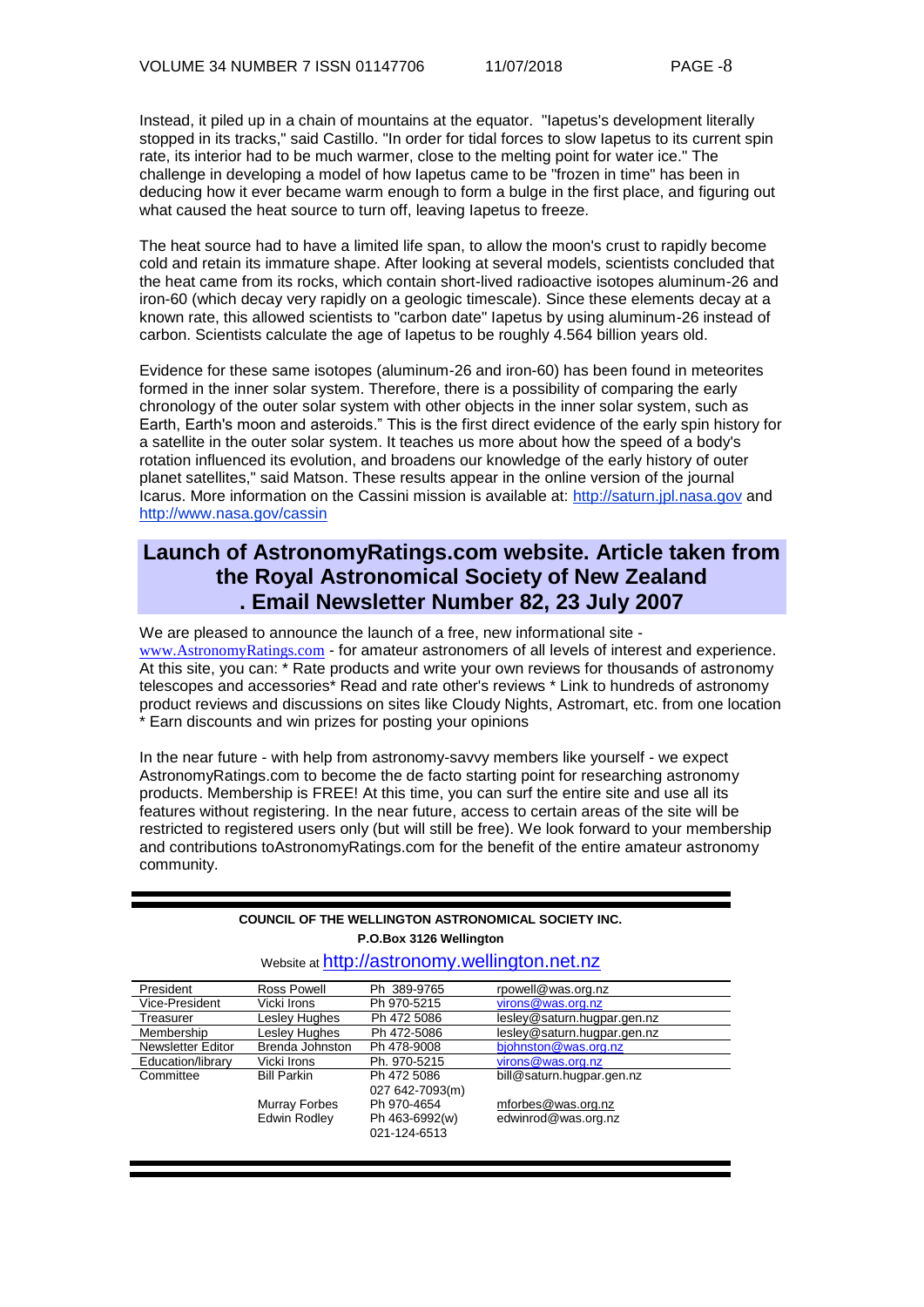# **SKY MAP provided by Carter Observatory**

This chart shows the sky as it appears at about 21:00 for ~August 15.



#### **How to Use the Sky Charts**

To use the sky chart hold it up to the sky so that the direction in which you are looking is at the lower edge of the map. For example, if you are looking at the western horizon then the map should be held so that the "WEST" label is at the lower edge. The altitude and direction of the stars and planets will then be correctly shown. The centre of the chart will be directly overhead.

The above chart is for 21:00 NZST, but other month's charts, from previous *WAS Newsletters*, can be used at other times of the night. The table below indicates which month's chart, from back copies, can be used at other times during this month.

| For this time of the night:   19:00   23:00   01:00   03:00   05:00 |  |  |  |
|---------------------------------------------------------------------|--|--|--|
| Use this month's charts:   Jul.   Sep.   Oct.   Nov.   Dec.         |  |  |  |

Note that although the stars will be correctly positioned, the planets will not be correct as they move against the background stars from month to month.